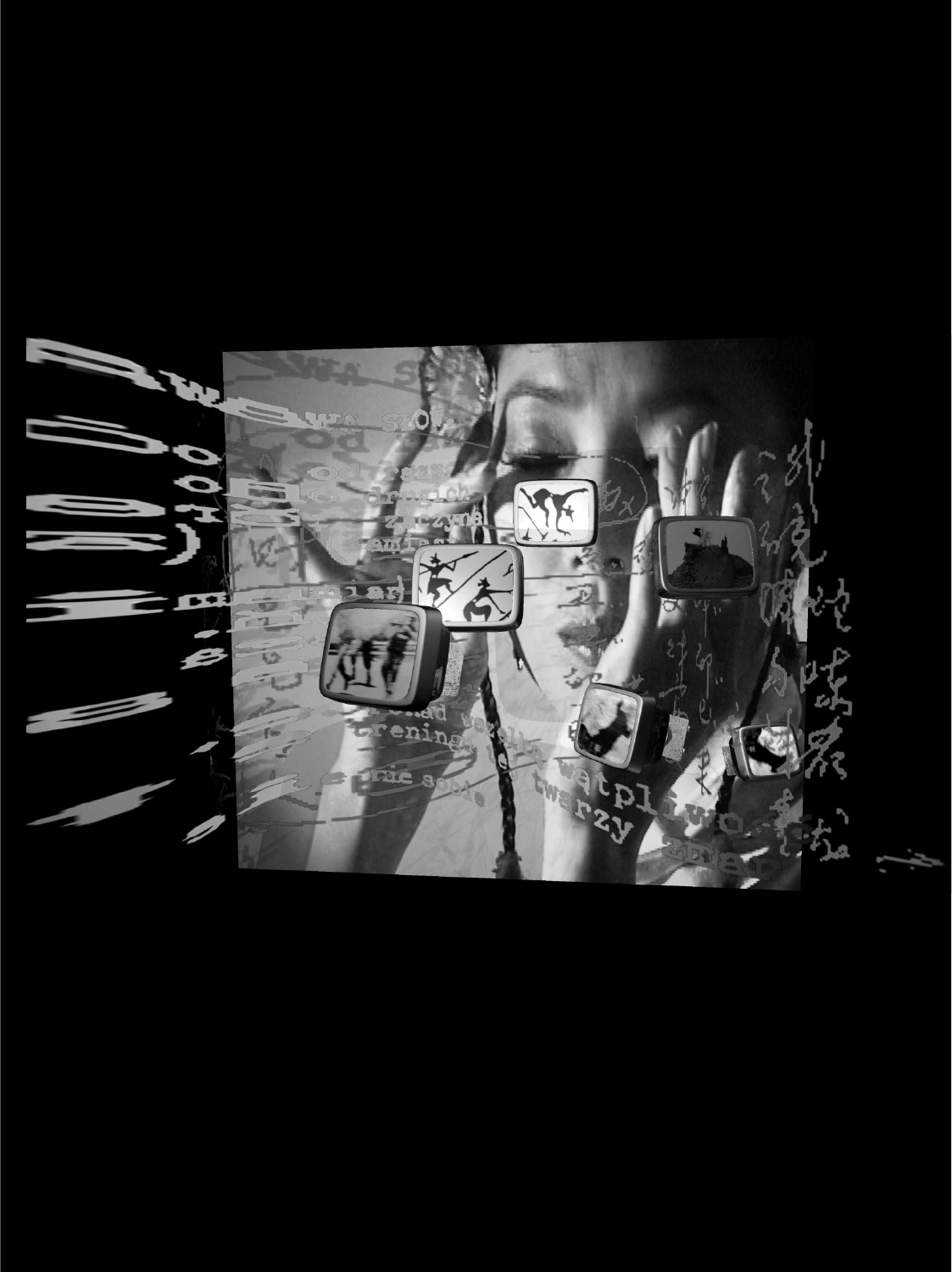**Kay M. Stanney and Robert S. Kennedy**

## The Psychometrics **Cybersickness**

he aftereffects from exposures to virtual environments have often been evaluated using the Simulator Sickness Questionnaire (SSQ) [1], which was originally devised to evaluate computer-based simulator systems. The SSQ consists of a checklist of 26 symptoms, each of which is related in terms of degree of overall severity (none, slight, moderate, severe), with the highest possible total score

(most severe) being 300. A weighted scoring procedure is used to obtain a global score reflecting the overall discomfort level known as the Total Severity (TS) score. The SSQ also provides scores on three subscales representing separable but somewhat correlated dimensions of simulator sickness (i.e., nausea, oculomotor disturbances, and disorientation). In addition to total score differences, results from the SSQ highlight an interesting difference between VE exposures and other disorienting environments. The immediate post-exposure profiles usually indicate that VEs tend to produce more disorientation (D) than neurovegative (N) symptoms, such as nausea, and fewer oculomotor-related (O) disturbances, such as eyestrain. It is important to note that this D>N>O profile does not match the profiles of other provocative environments, including space sickness, which has an O>D>N profile, simulator sickness, which has an O>N>D profile, or seasickness and airsickness, which have N>D>O profiles [2]. This VE profile is reliable, having been replicated in four diverse VE systems, using different HMDs. With flight simulators and VEs both being visually interactive environments, one might expect their symptom profiles to match. However, their diverse profiles indicate quite convincingly these systems produce different symptoms. The differences between these profiles need to be evaluated and understood.

Beyond differences in the pattern of symptoms, VE systems also produce consistently greater TS scores. Whereas simulator systems averaged around 10 on the SSQ, VE systems are averaging above 20, with some systems going as high as 50. The incidence of symptoms is also considerably greater with some VE systems. With flight simulators, 30% to 40% of users reported being asymptomatic. However, the actual incidence could be higher, as pilots

artn (http://www.artn.nwu.edu/Video/Sketch1.html)